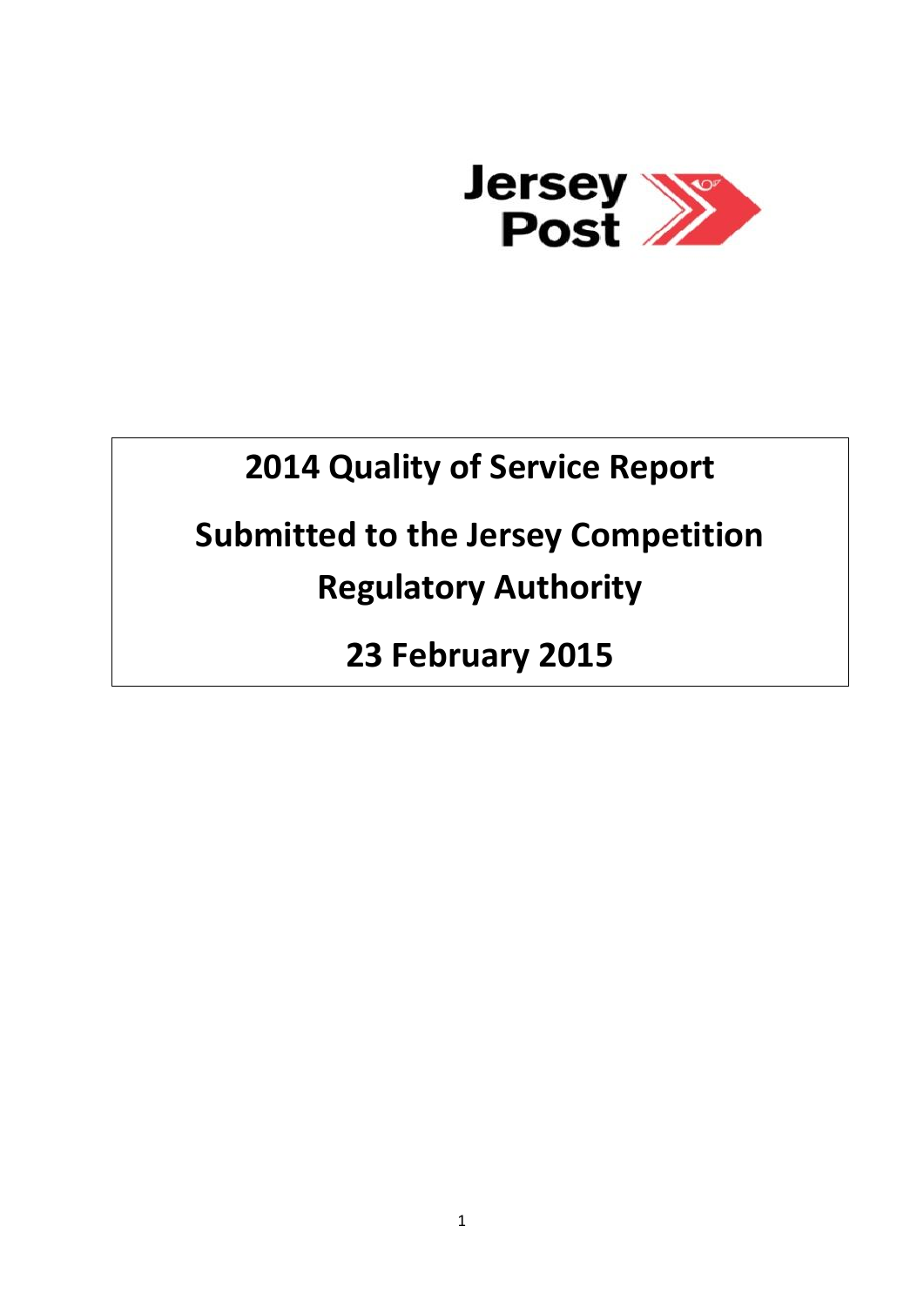#### **Introduction**

In March 2013 the JCRA published an Initial Notice of a Direction to Jersey Post Limited regarding quality of service (CICRA 13/12).

This report from Jersey Post provides the information required under the Direction for the year ending 31 December 2014.

Our Quality of Service (QoS) is measured independently by Research International who check the days taken to receive sample items of mail.

|               | Posted JE           |       | Posted UK / IOM     |       | <b>Posted JE</b>             |       | <b>Posted GY</b>    |       | Posted JE           |       |
|---------------|---------------------|-------|---------------------|-------|------------------------------|-------|---------------------|-------|---------------------|-------|
|               | <b>Delivered JE</b> |       | <b>Delivered JE</b> |       | <b>Delivered UK</b><br>/ IOM |       | <b>Delivered JE</b> |       | <b>Delivered GY</b> |       |
|               | $J+1$               | $J+3$ | $J+1$               | $J+3$ | $J+1$                        | $J+3$ | $J+1$               | $J+3$ | $J+1$               | $J+3$ |
| <b>Total</b>  | 97.5%               | 99.9% | 69.0%*              | 99.1% | 85.3%                        | 99.4% | 82.7%               | 99.1% | 85.4%               | 99.4% |
| <b>Target</b> | 96%                 | 99%   | 82%                 | 97%   | 82%                          | 97%   | 82%                 | 97%   | 82%                 | 97%   |

## **2014 QoS Local, Guernsey, UK and Isle of Man**

*\* These items are affected by flight delays and short loads<sup>1</sup> of which there were 57 in 2014. Already in January 2015 alone there have been 10.*

We are pleased to report improved performance on all routes compared to 2013 with the exception of items posted in the UK/IoM and delivered in Jersey and to/from Guernsey:

## **Posted UK/IoM, delivered Jersey**

This result of 69% delivered next day is very disappointing and worse than the 73.2% we achieved last year. The reason for the deterioration is due to flight delays/cancellations due to bad weather, technical failures or bulk outs (which were 29 in 2013 but 57 in 2014). Until the mail arrives in Jersey, the items are outside our control and are handled by Royal Mail. Despite the poor performance of Next Day Delivery the tail of the mail performs strongly.

The results for mail posted in the UK/IoM and delivered in Jersey should be viewed in line with the following facts which affect performance for this stream:

- Royal Mail does not have a target for mail to the Channel Islands and therefore no regulatory incentive to improve this service
- The sample sizes are very small we only have 19 panellists in Jersey; 81% of UK destinations post on average less than one sample item per week to Jersey. (Although the sample size is on target at 0.03% of letters/large letters.)
- Addressing standards of the panellists' mail have been identified as a potential issue which is causing some delays.

**<sup>.</sup>**  $<sup>1</sup>$  Short loads are where Royal Mail have sent more mail than the aircraft has capacity for.</sup>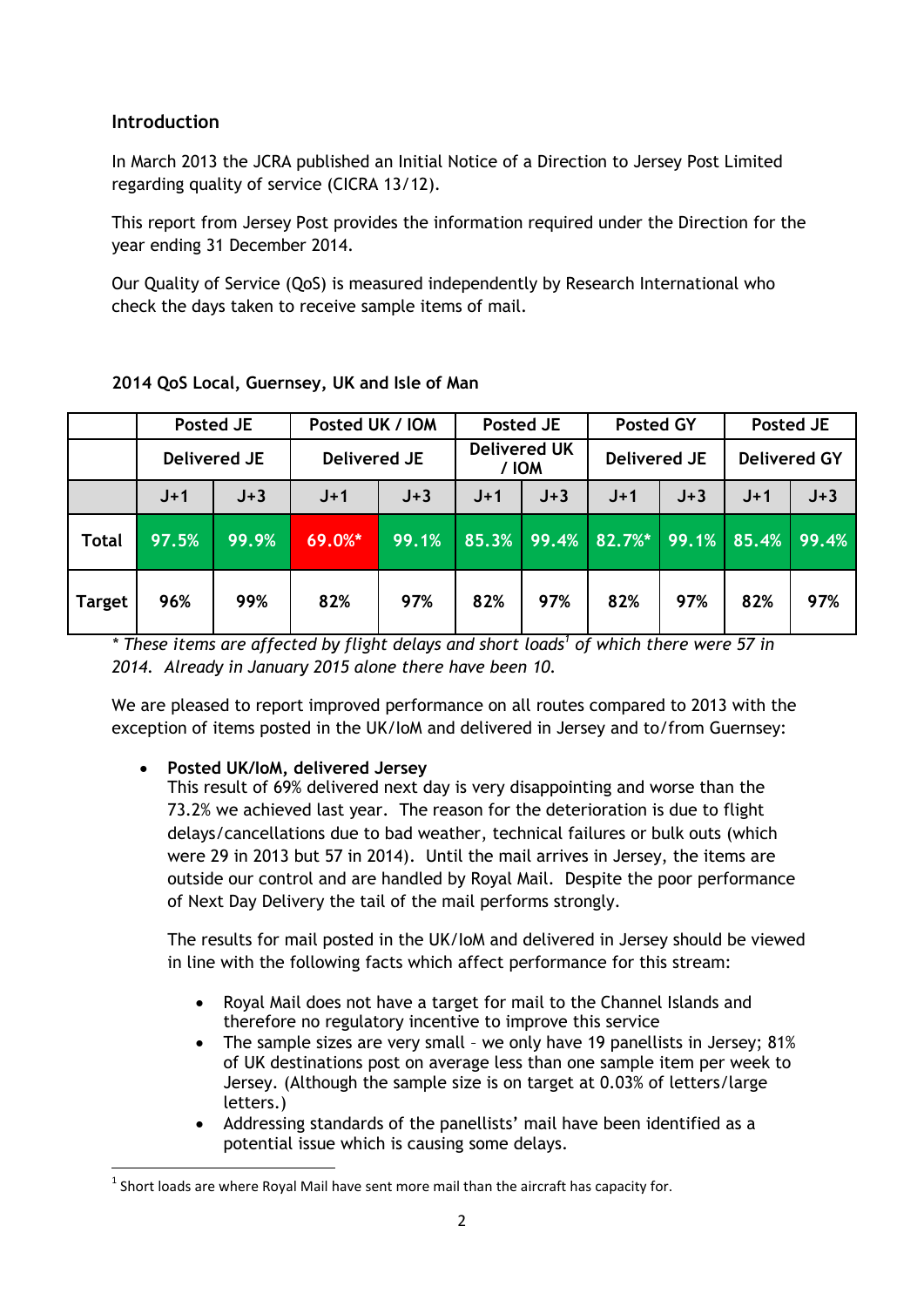- We have examples of DSA bags containing stamped mail.
- Royal Mail have identified mail centres in the UK that have mixed Guernsey and Jersey mail in the same bag. In 2014 we had 2,098 bags of mis-routed mail returned to us from Guernsey Post.
- **Posted/Delivered GE/JE**

In 2013 we reported that mail items posted from and delivered in Guernsey were still slightly behind the JCRA target and we have successfully managed to just exceed the target, working with our colleagues in Guernsey Post.

Our commitment to delivering on time is shown by the 97.5% performance for mail posted and delivered locally which are the only items completely within our own control. We are also pleased that all J+3 targets have been met which demonstrates our commitment to "the tail of the mail" over which we have more control.

The J+1 results shown in the above table will be included in our 2014 Annual Report which will be published in June 2015 following the audit of our 2014 financial statements.



#### **Performance by region**

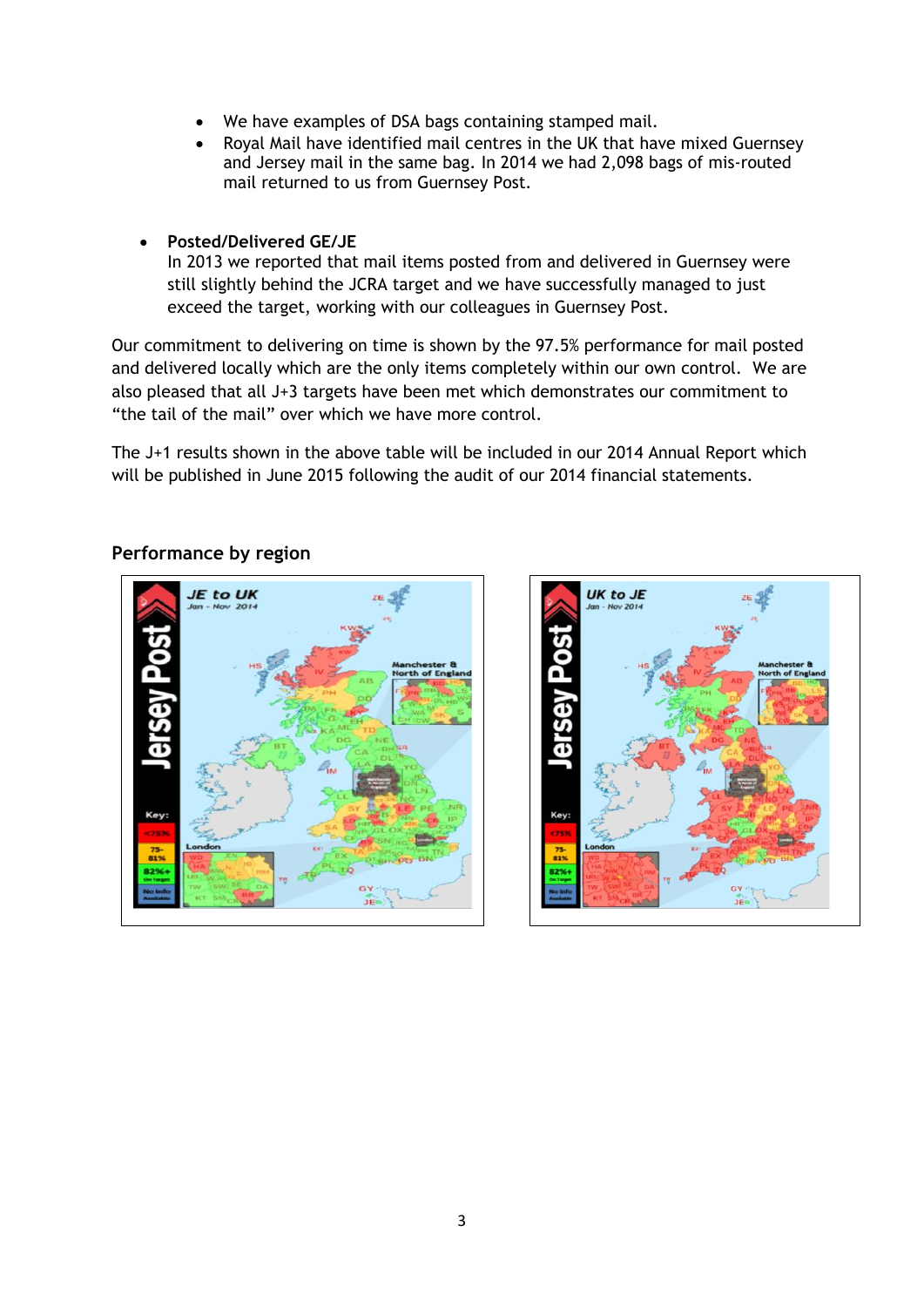

## **Top 30 mail centres – highlighted green on the maps**

| Rank                    | Despatching   | Route: BOH via  | Post Code |
|-------------------------|---------------|-----------------|-----------|
|                         | Office        |                 | area      |
| $\mathbf{1}$            | Sheffield     | <b>EMA</b>      | HU        |
| $\overline{2}$          | Edinburgh     | Edinburgh / EMA | PH        |
| $\overline{\mathbf{3}}$ | Guernsey      | GY              | GY        |
| 4                       | South Mids    | <b>NDC</b>      | CV        |
| 5                       | Leeds         | <b>EMA</b>      | HG        |
| 6                       | Portsmouth    | <b>BOH</b>      | PO        |
| $\overline{z}$          | Swindon       | <b>SWDC</b>     | <b>SN</b> |
| 8                       | Wolverhampton | <b>NDC</b>      | wv        |
| 9                       | Birmingham    | <b>NDC</b>      | WR        |
| 10                      | Nottingham    | <b>NDC</b>      | DE        |
| 11                      | Wolverhampton | NDC.            | DY        |
| 12                      | Bournemouth   | <b>BOH</b>      | BH        |
| 13                      | Warrington    | <b>FMA</b>      | L         |
| 14                      | Southampton   | <b>BOH</b>      | SO        |
| 15                      | Leeds         | <b>EMA</b>      | HX        |
| 16                      | Aberdeen      | Aberdeen / EMA  | AB        |
| 17                      | Romford       | PRDC            | Е         |
| 18                      | Preston       | <b>EMA</b>      | LA        |
| 19                      | Wolverhampton | NDC.            | <b>ST</b> |
| 20                      | Leeds         | <b>EMA</b>      | LS        |
| 21                      | Edinburgh     | Edinburgh / EMA | TD        |
| 22                      | Glasgow       | Edinburgh / EMA | PA        |
| 23                      | Southampton   | <b>BOH</b>      | SP        |
| 24                      | Leeds         | <b>FMA</b>      | <b>BD</b> |
| 25                      | Glasgow       | Edinburgh / EMA | KA        |
| 26                      | Greenford     | PRDC            | <b>SL</b> |
| 27                      | Nottingham    | <b>NDC</b>      | NG        |
| 28                      | Gatwick       | PRDC            | <b>RH</b> |
| 29                      | Manchester    | <b>EMA</b>      | <b>SK</b> |
| 30                      | Gatwick       | PRDC            | BN        |
|                         |               |                 |           |

Unexpectedly Scotland and the North/Midlands are performing better than the South.



This is a more balanced picture geographically. However, a strong band of high performers across the North of England suggests that parts of the Royal Mail pipeline are performing more consistently than others.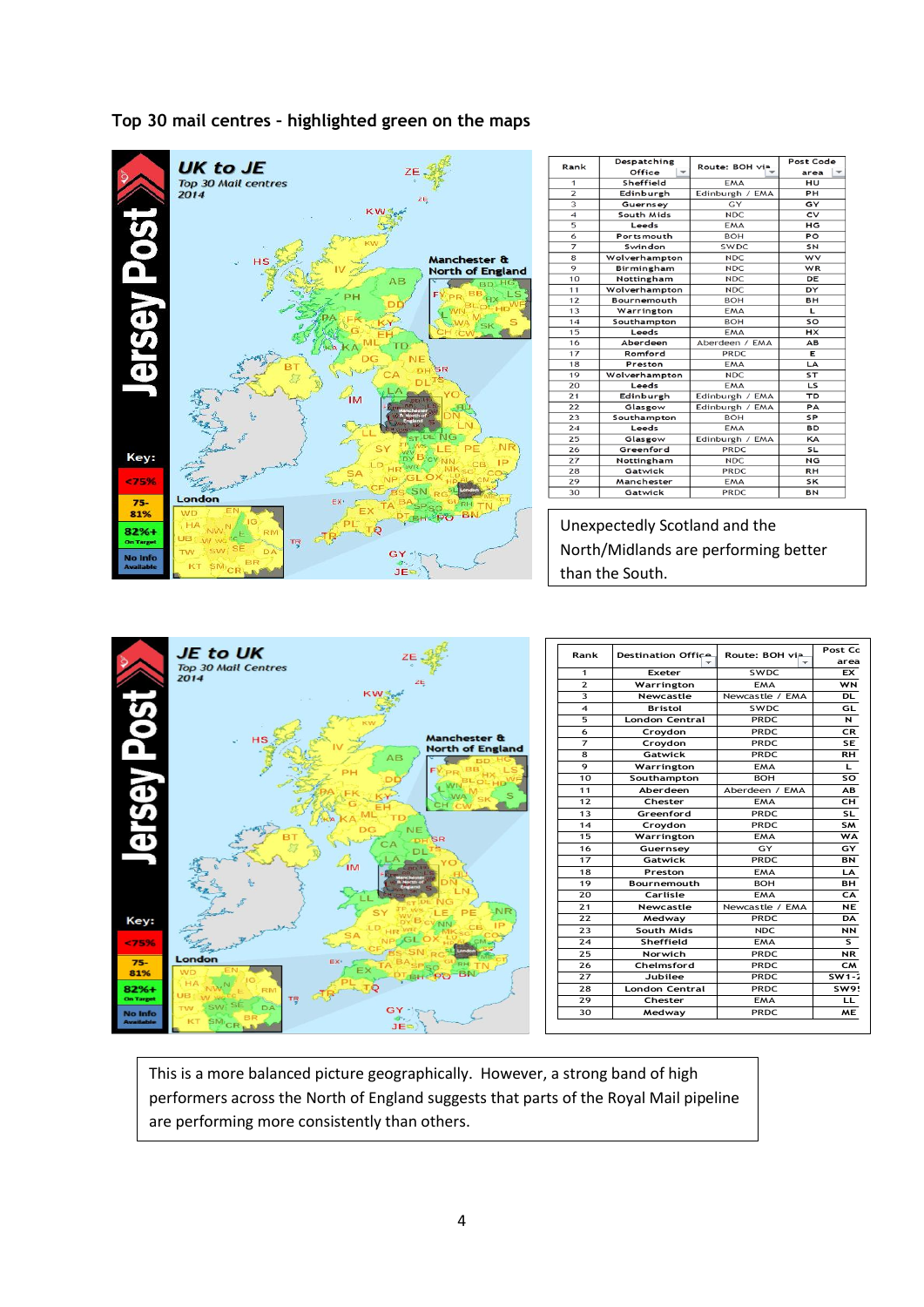**QoS 2014 compared to 2013**





**2014 QoS Special Delivery, UK 2nd class and Mailsort**

|               | <b>SDI Inward</b> |       |                   | SDI Inward SDI Outward* SDI Outward* | 2C/ Mailsort |       |
|---------------|-------------------|-------|-------------------|--------------------------------------|--------------|-------|
|               | GY-JE             | UK-JE | <b>JE-UK</b>      | <b>JE-GY</b>                         | Delivered JE |       |
|               | $D+0$             | $D+O$ | $D+O$             | $D+0$                                | $D+1$        | $D+3$ |
| <b>Total</b>  | 99.0%             | 99.0% | 99.0%             | 99.0%                                | 81.8%        | 99.0% |
| <b>Target</b> | 98%               | 98%   | 98%               | 98%                                  | 98%          | 99%   |
|               |                   |       | * despatched only |                                      |              |       |

In 2014 the processes for recording 2nd class / Mailsort and SDI QofS were reviewed and additional control measures put in place. This primarily involved more flexible resourcing and improved communication within the morning processing team. The impact on performance has been positive. Whilst the D+1 for 2<sup>nd</sup> class/Mailsort is well below target it is a significant improvement on the 63% achieved in 2013.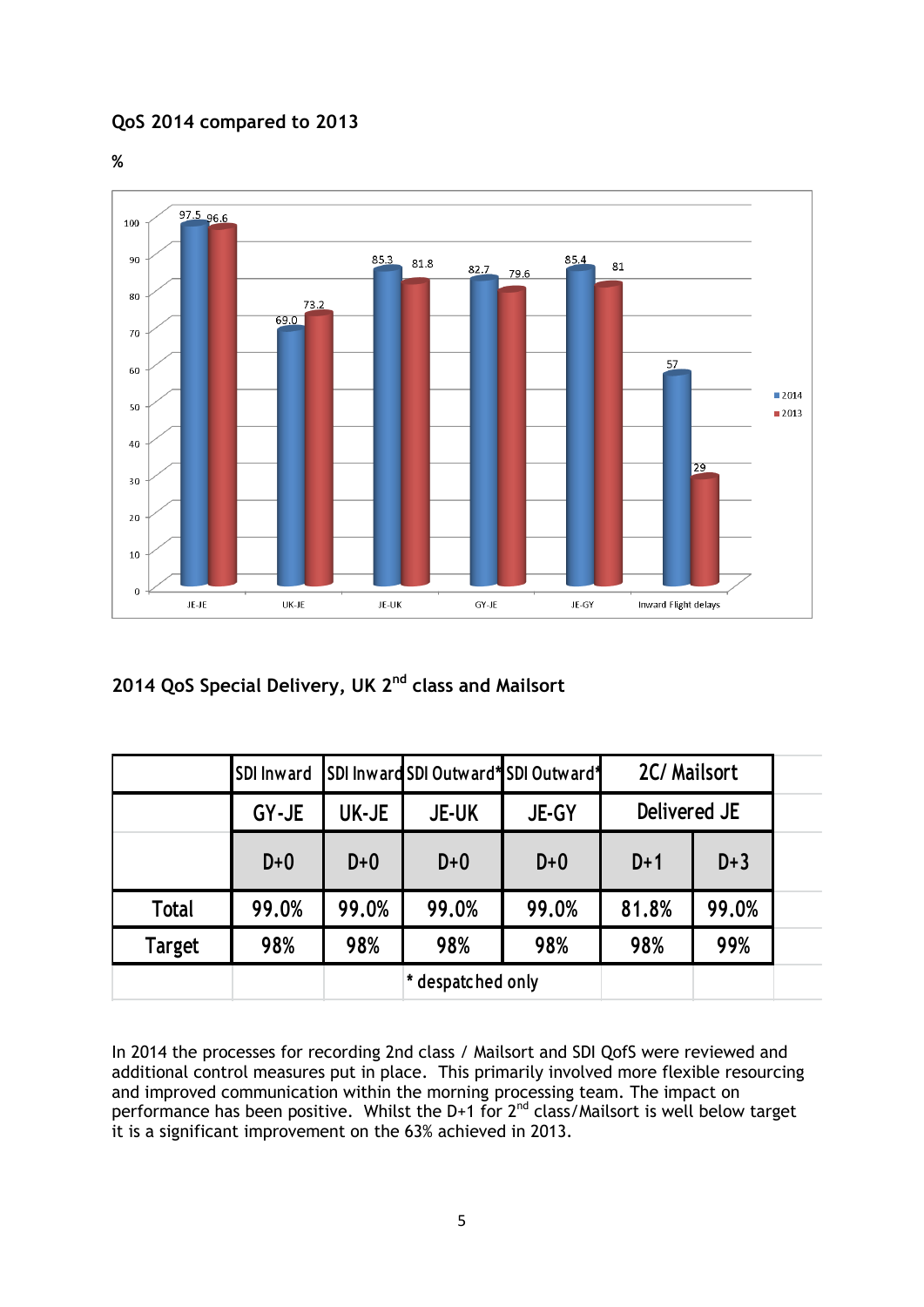### **Items detained by HMRC**

In 2014 there were 8,359 SDI items sent to HMRC for checks out of a total of 74,937 SDI items despatched to the UK (11%). We do not have any information on the length of time the items were detained. These items would be packets for which VAT had not already been prepaid at the counter in Jersey.



**QoS bulk mail (Logistics)**

*OE = Office of Exchange* 

- Quality monitoring was introduced in August 2014 when the Operations Director assumed responsibility for Logistics.
- The measures show the % of items which are cleared on the day they are received from the customer and the target is 98%.
- The team also track that the items are received at Global Reach, our partner at Heathrow, who then convey the items to their overseas destinations. This provides a daily control that all items despatched from Jersey have arrived at Global Reach.
- The graph shows that generally results are very good and that the poor performance on Office of Exchange items has improved from 85% to 100% over the four month period.

## **Customer Service and complaints**

Our Customer Service Department is the main contact point for all customers wishing to obtain information about our products and services and also for queries and complaints.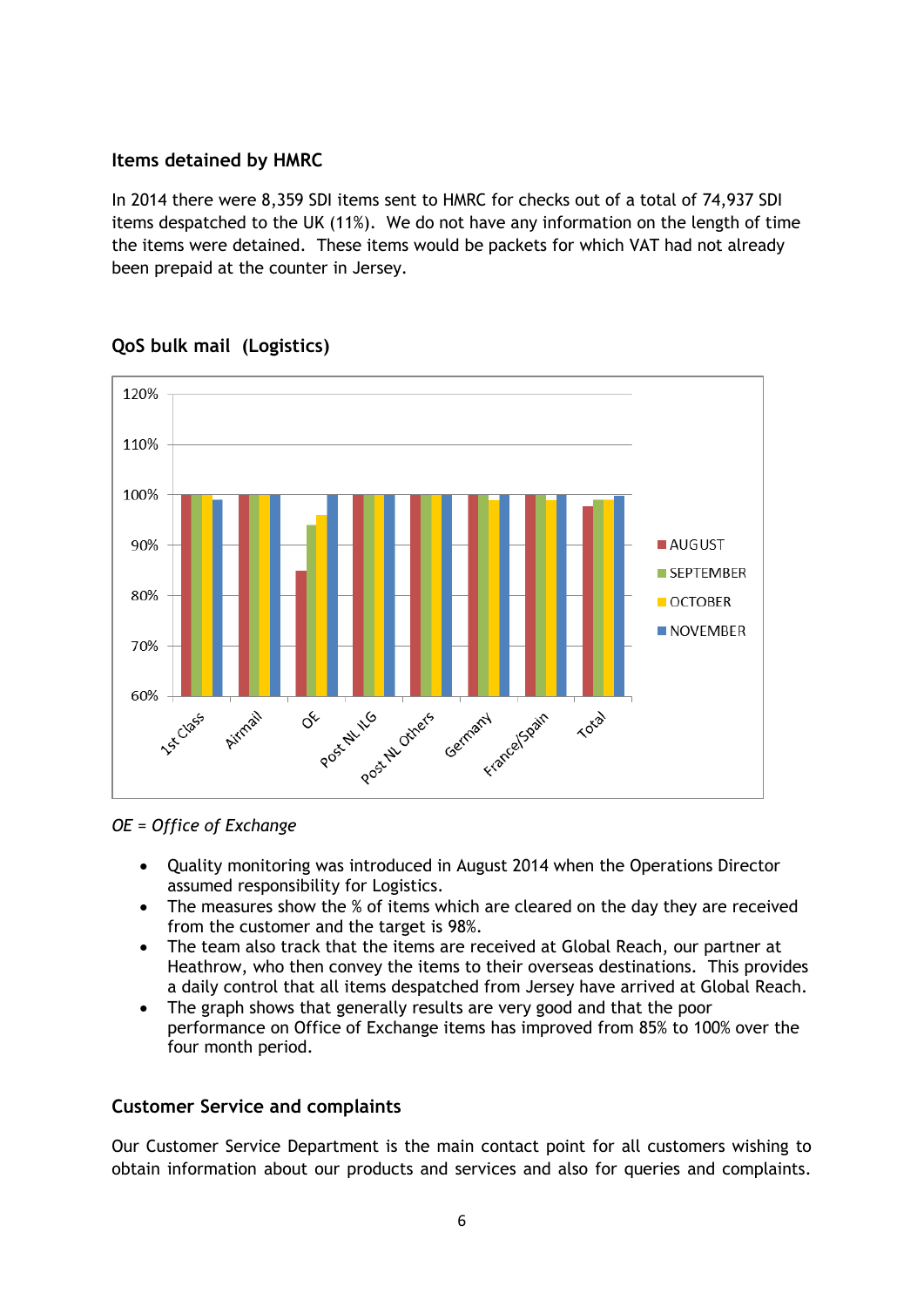We are proud of our high quality standards and whilst every effort is made to safeguard our customer's mail, occasionally items may be lost or damaged.

All enquiries and complaints are treated as time critical and the overriding principle is to resolve them as quickly as possible. The CEO, Director of Operations, Quality Assurance Manager, Customer Service Manager, Postal Operations Manager and a representative from the CWU, meet on a bi-weekly basis and discuss the individual cases and their content. This review mechanism is not only proving invaluable in helping the organisation better understand the effect complaints about our service have on the customer; it also demonstrates that every complaint is important to us and is used as a basis for our continued success and development; this is also reflected in a reduction in complaints for 2014. All feedback whether good or bad, is communicated to the staff on an individual basis and also, we have created feedback boards for our customer's comments to be displayed, helping our staff understand that even a small error can have a big impact.

The timeframe for acknowledging customer complaints is two working days and the resolution time is 10 working days.

|                                                                      | Jan  | Feb  | Mar  | Apr  | May  | Jun  | Jul  | Aug  | Sep  | Oct  | <b>Nov</b> | <b>Dec</b> | Total  |
|----------------------------------------------------------------------|------|------|------|------|------|------|------|------|------|------|------------|------------|--------|
| <b>Total Items</b><br>Delivered in<br>Period '000 <sup>2</sup>       | 2007 | 1748 | 1864 | 1754 | 1756 | 1643 | 1779 | 1577 | 1718 | 1854 | 1799       | 2305       | 21,804 |
| Delivery<br>complaints<br>per 50k<br>Items<br>delivered in<br>period | 2.04 | 1.51 | 1.31 | 2.13 | 1.53 | 2.64 | 1.54 | 1.68 | 1.92 | 0.99 | 1.61       | 1.88       | 1.73   |

*Customer delivery complaints 2014*

The figure of 1.73 compares to 4.49 in 2013

#### *Customer Survey*

At the end of January 2014 we sent out our third all-island customer survey. The table below shows the results and how these have improved over the last two years.

|                                                  | Good or Very good             |     |     |  |  |
|--------------------------------------------------|-------------------------------|-----|-----|--|--|
|                                                  | 2012/13<br>2011/12<br>2013/14 |     |     |  |  |
| How do you rate your postman?                    | 92%                           | 86% | 90% |  |  |
| How do you rate the overall delivery<br>service? | 80%                           | 71% | 69% |  |  |
| How do you rate the retail network?              | 81%                           | 71% | 80% |  |  |

Once again the survey attracted a large response from the public of the Island, with 96% or higher of respondents answering the above questions as satisfactory or better. We included these results in our 2013 report but our 2014 survey has not yet been sent out.

**<sup>.</sup>**  $2$  Delivered items include all inbound and local mail but exclude our Direct to Home product.